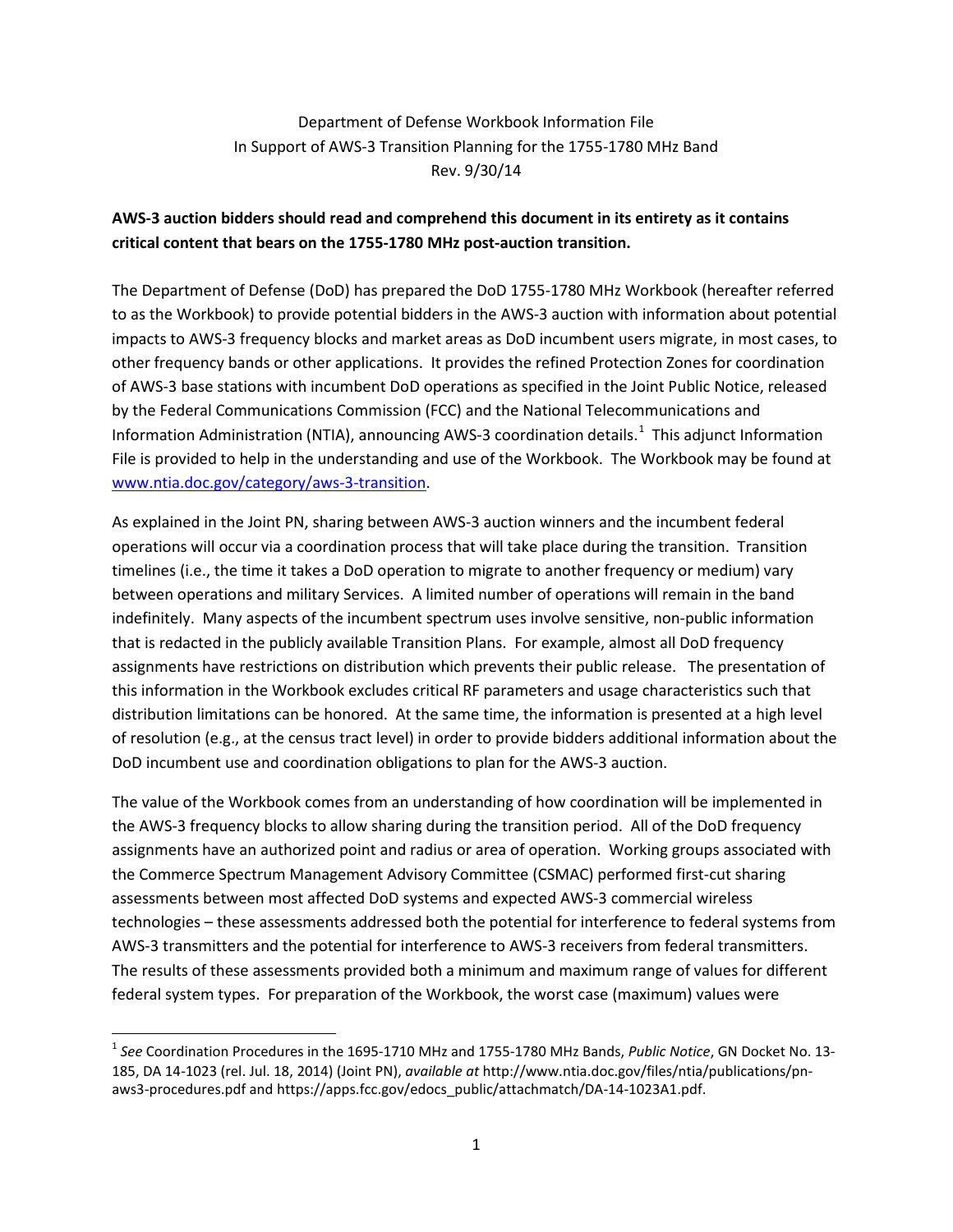tabulated and retained to identify zones between DoD systems and AWS-3 systems within which coordination would be required to avoid harmful interference in a sharing environment. The CSMAC distances represent coordination distances, not exclusion zones. The coordination zones associated with DoD operations with valid frequency assignments are based on the sum of the authorized points and radii or area of operation and the coordination distances calculated for the DoD operations in question. Figure 1 illustrates the concept of a center location, authorized area of operation, and the inclusion of the additional coordination distance which yields the full coordination zone.



Figure 1. Example of operating area and coordination distance.

Coordination zones for approximately 1400 DoD operations were determined and mapped into a Geographic Information System (GIS) application.<sup>[2](#page-1-0)</sup> Files containing US census tracts were also mapped into the GIS tool – approximately 75,000 census tracts. As mentioned above, the use of census tracts was chosen to provide a high degree of fidelity in representing the impact of DoD operations on geographic areas. A crosswalk of census tracts to FCC licensing areas is also provided at [www.ntia.doc.gov/category/aws-3-transition.](http://www.ntia.doc.gov/category/aws-3-transition)

*Note: In order to ensure greater consistency with information provided by the FCC about AWS-3 license areas, the updated Workbook uses 2010 census tract boundaries instead of 2013 tract boundaries*.

<span id="page-1-0"></span><sup>&</sup>lt;sup>2</sup> Analysis was based on mobiles and portables transmitting up to 20 dBm Effective Isotropic Radiated Power (EIRP).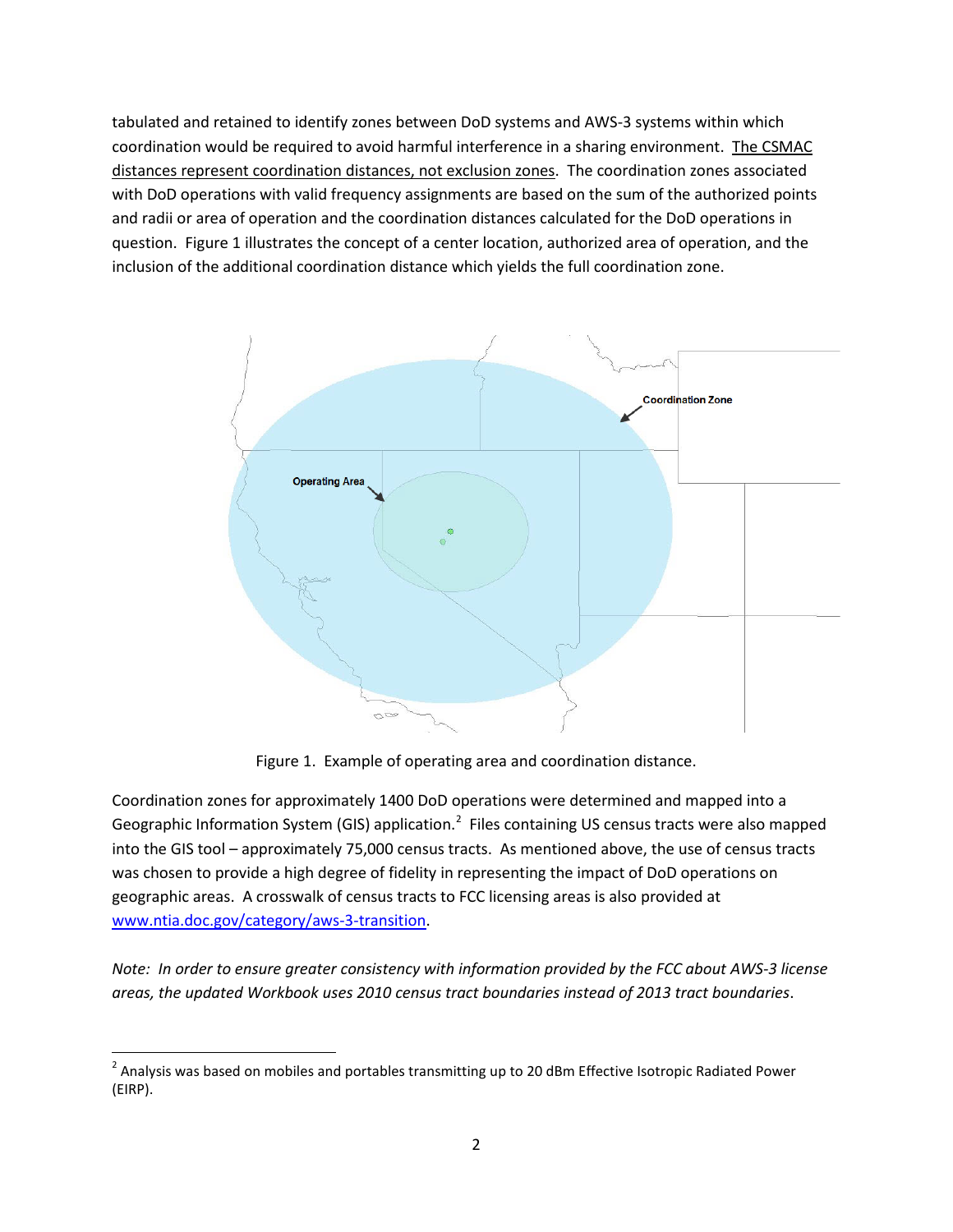The GIS tool was used to determine the overlap of DoD coordination zones and census tracts for each of the five 5 megahertz segments within the 1755-1780 MHz band. Figure 2 shows one such intersection of a coordination area with census tracts. Census tracts totally or partially within a particular coordination zone are considered to be impacted by that DoD system. Any one census tract may be impacted by more than one DoD system, as specific local areas typically support many types of DoD operations. Sharing during the transition period requires coordination through the Defense Spectrum Organization (DSO) 1755-1780 MHz Band Coordination Portal prior to deployment.



Figure 2. Intersection of census tracts and coordination area.

DoD will take the following steps to maximize the potential for successful coordination and accelerated access to spectrum for licensees during the transition period. As licensees submit coordination requests, DoD will conduct electromagnetic compatibility (EMC) analyses that incorporate refinements to specific elements of the analyses conducted during the CSMAC Working Groups. These refinements will include real-world assumptions about terrain, clutter, network loading, and other parameters to the maximum degree possible. DoD's analyses will also incorporate the actual characteristics of the proposed commercial deployment and incumbent federal operations. DoD successfully used such an approach to help significantly reduce the coordination distances for Aeronautical Mobile Telemetry (AMT) systems from the CSMAC Working Group 5 analysis results. To enable validation of, and future enhancements to, the real-world assumptions, DoD has established a comprehensive Spectrum Sharing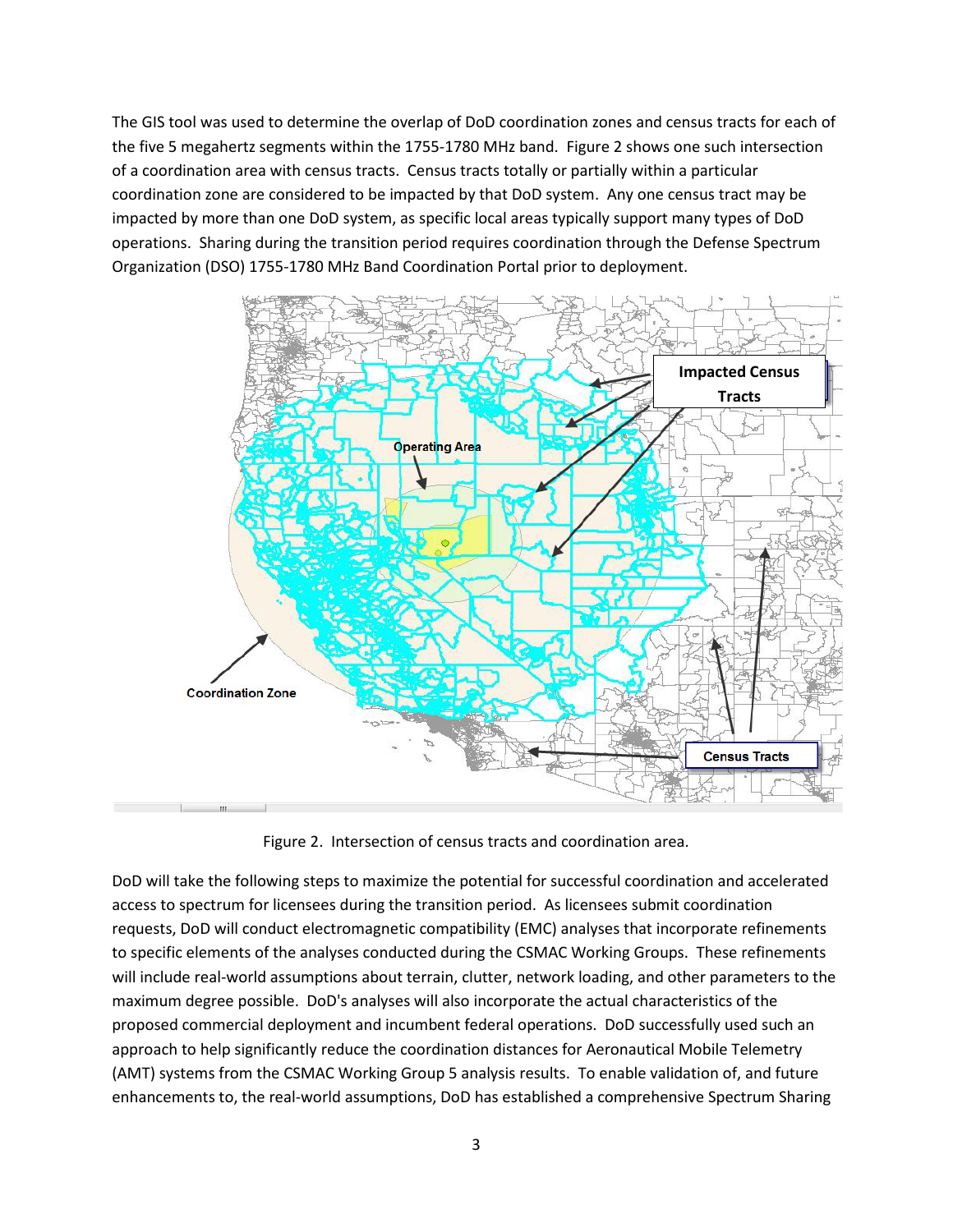Test and Demonstration (SSTD) Program that will be initiated with pre-auction funds and continue with post-auction funds for several years. The SSTD, in collaboration with the National Advanced Spectrum and Communications Test Network (NASCTN), will further enhance the technical approaches and tools beyond those used by the CSMAC Working Groups to drive further reductions in protection distances. This overall effort will take into account both improved propagation models as well as increased interference tolerances of both LTE and DoD systems, all validated with test data. The EMC analysis to be conducted will use those assumptions/models that have been validated at the time of the coordination request. As the SSTD effort progresses, it is anticipated that less conservative EMC assumptions/models will be validated and used for the coordination requests. As a result, commercial operations and federal operations will be able to more effectively share spectrum within much reduced coordination zones than those set forth in the Workbook, thus enabling greater access by commercial operations than that described in the Workbook for most geographic areas.

The Workbook is a set of two Excel files comprised of spreadsheets for each of the 5 megahertz segments within the 1755-1780 MHz band (i.e., 1755-1760 MHz, 1760-1765 MHz, . . . . , 1775-1780 MHz). The two Excel files (DoD Workbook Tab1 and DoD Workbook Tab 2) correspond to the "Tab 1" and "Tab 2" discussion in the *Joint PN*.<sup>[3](#page-3-0)</sup> Tab 1 provides information related to potential harmful interference from AWS-3 transmitters to DoD systems (ProtectDoD) and Tab 2 provides information related to potential harmful interference from DoD transmitters to AWS-3 receivers (ProtectInd). The Tab 1 file depicts, for each 5 megahertz segment, potential interference from AWS-3 transmitters to DoD receivers and identifies areas and frequency segments where coordination with DoD is required if an AWS-3 licensee wishes to deploy prior to completion of DoD's migration out of those areas/frequencies. The Tab 2 file depicts, for each 5 megahertz segment, potential interference from DoD transmitters to AWS-3 receivers and provides notice to prospective AWS-3 licensees that they may receive (and will be required to accept) interference from DoD operations prior to the completion of the migration. Tab 2 is purely informational and does not define Protection Zones where successful coordination is required (Note: The Joint PN requires coordination with federal earth stations which transmit in the band; a framework agreement is contained in Appendix C of the Joint PN).<sup>[4](#page-3-1)</sup>

For both Tab 1 and Tab 2, each 5 megahertz segment has all census tracts listed as rows in the spreadsheet. The spreadsheet includes columns that focus on individual system uses. There are two columns associated with each of the system use types. At the intersection of a census tract row and the two columns for a system use, the value in the first (e.g., ACTS) column represents the total number of operations of that system use type that impacts that census tract and the value in the second (e.g., ACTS TT) column is the maximum transition timeline (TT = Maximum Transition Timeline in months) of any of the systems as reflected in DoD's Transition Plans. Figure 3 shows an example of a Workbook worksheet.

<span id="page-3-0"></span> <sup>3</sup> *See* Joint PN at 8-9.

<span id="page-3-1"></span><sup>4</sup> *See* Joint PN at 9. Coordination requirements for the 25 federal uplink earth stations are addressed in Section V and Appendix C.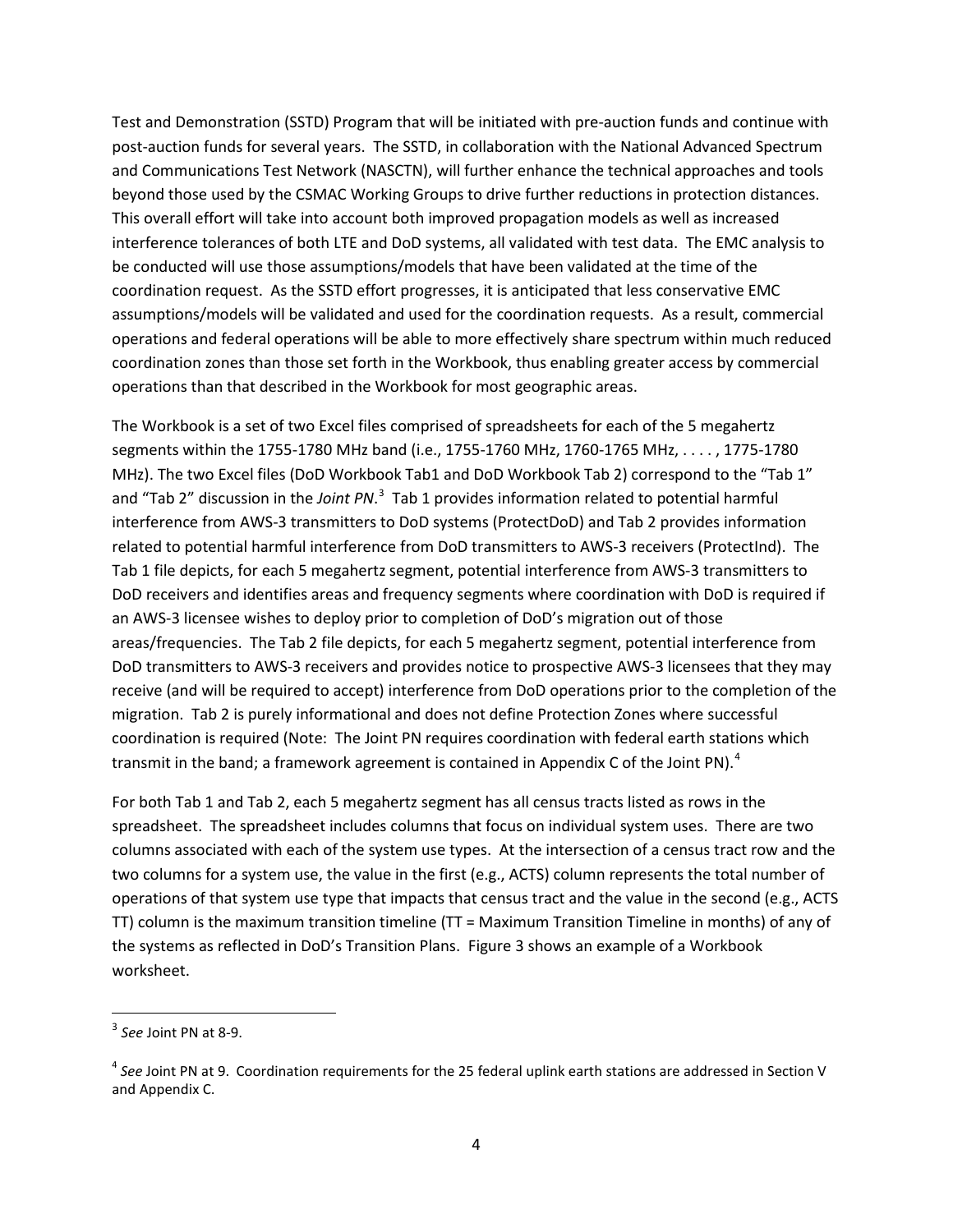|                | <b>Census Tract</b><br>ID | Conditional Format as<br>Merge & Center +<br>$-96$ , $-60$ $-30$<br>\$.<br>モ<br>1<br>€<br>Formatting *<br>Alignment<br>Number<br>Б.<br>Б. |                                                       |               |       |              |             |               |            | Sty        | Sort & Find &<br>Insert Delete Format<br>Cell<br>$C$ lear |               |       |       |                                                              |               |                                |               |                |            |      |             |                |              |                         |  |
|----------------|---------------------------|-------------------------------------------------------------------------------------------------------------------------------------------|-------------------------------------------------------|---------------|-------|--------------|-------------|---------------|------------|------------|-----------------------------------------------------------|---------------|-------|-------|--------------------------------------------------------------|---------------|--------------------------------|---------------|----------------|------------|------|-------------|----------------|--------------|-------------------------|--|
| A1             |                           |                                                                                                                                           | Font<br><b>Census Tract</b><br><b>Lat/Long Center</b> |               |       |              |             |               |            |            |                                                           |               |       |       | <b>Total DoD System Ops Impacting</b><br><b>Census Tract</b> |               |                                |               |                |            |      |             |                |              |                         |  |
|                |                           |                                                                                                                                           |                                                       |               |       |              | G           | н             |            |            |                                                           |               | M     | N     |                                                              |               |                                |               |                |            |      |             | w              |              |                         |  |
|                |                           |                                                                                                                                           |                                                       |               | Total | <b>Total</b> |             | <b>ACTs</b>   |            | <b>AMT</b> |                                                           | Micro         |       | Other |                                                              | <b>PGM</b>    |                                | Robo          |                | <b>TRR</b> |      | TT&C        |                | <b>UAS</b>   |                         |  |
|                | <b>Census Tracts</b>      | <b>State</b>                                                                                                                              | Latitude                                              | Longitude     | Ops   | π            | <b>ACTs</b> | $\mathbf \pi$ | <b>AMT</b> | π          | Micro                                                     | $\mathbf \pi$ | Other | π     | <b>PGM</b>                                                   | $\mathbf \pi$ | Robo                           | $\mathbf \pi$ | <b>TRR</b>     | π          | TT&C | $\mathbf T$ | <b>UAS</b>     | $\mathbf{T}$ | Video                   |  |
|                | 1001020100 AL             |                                                                                                                                           | 32.4817943                                            | -86.4902488   | 9     | 66           |             |               | n          |            |                                                           |               |       | A 12  |                                                              |               |                                |               |                | 12         |      |             | 2              | 66           | з                       |  |
| 3              | 1001020200 AL             |                                                                                                                                           | 32,475758                                             | $-86.4724678$ | 9     | 66           |             |               | o          |            |                                                           |               |       |       |                                                              |               |                                |               |                | 12         |      |             | $\overline{2}$ | 66           | 3                       |  |
| $\overline{4}$ | 1001020300 AL             |                                                                                                                                           | 32.4740243                                            | $-86.4597033$ | 9     | 66           |             |               | O          |            |                                                           |               |       |       |                                                              |               |                                |               |                | 12         |      |             | $\overline{2}$ | 66           | 3                       |  |
| 5              | 1001020400 AL             |                                                                                                                                           | 32.4710304                                            | -86,4448353   | 9     | 66           |             |               | o          |            |                                                           |               |       | 12    |                                                              |               |                                |               |                | 12         |      |             | $\overline{2}$ | 66           |                         |  |
| 6              | 1001020500 AL             |                                                                                                                                           | 32.4589157                                            | $-86.4218165$ | 9     | 66           |             |               |            |            |                                                           |               |       | 12    |                                                              |               |                                |               |                | 12         |      |             | $\overline{a}$ | 66           | 3                       |  |
| $\overline{7}$ | 1001020600 AL             |                                                                                                                                           | 32.4473674                                            | $-86.4768327$ | 9     | 66           |             |               |            |            |                                                           |               | 3     | 12    |                                                              |               |                                |               |                | 12         |      |             | 2              | 66           | 3                       |  |
| 8              | 1001020700 AL             |                                                                                                                                           | 32.4303487                                            | $-86.4369714$ | 9     | 66           |             |               |            |            |                                                           |               |       |       |                                                              |               |                                |               |                | 12         |      |             | 2              | 66           | $\overline{\mathbf{3}}$ |  |
| 9              | 1001020801 AL             |                                                                                                                                           | 32.4180838                                            | $-86.527137$  | 10    | 66           |             |               |            |            |                                                           |               |       |       |                                                              |               | <b>Maximum Transition Time</b> |               |                | 12         |      |             | 3              | 66           | з                       |  |
| 10             | 1001020802 AL             |                                                                                                                                           | 32.5466429                                            | $-86.5312317$ | 10    | 66           |             |               |            |            |                                                           |               |       |       |                                                              |               |                                |               |                | 12         |      |             | $\overline{a}$ | 66           | R                       |  |
| 11             | 1001020900 AL             |                                                                                                                                           | 32.6370123                                            | -86.5149469   | 9     | 66           |             |               |            |            |                                                           |               |       |       |                                                              |               | (months) for Impacting Systems |               |                | 12         |      |             | $\overline{2}$ | 66           | R                       |  |
| 12             | 1001021000 AL             |                                                                                                                                           | 32.6061376                                            | -86.7489849   |       | 66           |             |               |            |            |                                                           |               |       |       |                                                              |               |                                |               |                |            |      |             |                | 66           |                         |  |
| 13             | 1001021100 AL             |                                                                                                                                           | 32.4574129                                            | -86.7290029   | 10    | 66           |             |               |            |            |                                                           |               |       |       |                                                              |               |                                |               |                |            |      |             | 3              | 66           | 3                       |  |
| 14             | 1003010100 AL             |                                                                                                                                           | 31.1104762                                            | $-87.7868713$ | 21    | 120          |             |               |            | 120        |                                                           |               |       | 12    |                                                              |               |                                | 66            | $\overline{2}$ | 60         |      |             | 10             | 66           |                         |  |
| 15             | 1003010200 AL             |                                                                                                                                           | 30.9478929                                            | $-87.6787306$ | 21    | 120          |             |               |            | 120        |                                                           |               |       | 12    |                                                              |               |                                | 66            | $\overline{2}$ | 60         |      |             | 10             | 66           |                         |  |
| 16             | 1003010300 AL             |                                                                                                                                           | 30.8244356                                            | $-87.8710563$ | 22    | 120          |             |               |            | 120        |                                                           |               |       | 12    |                                                              |               |                                | 66            | $\overline{2}$ | 60         |      |             | 10             | 66           |                         |  |
| 17             | 1003010400 AL             |                                                                                                                                           | 30.7200267                                            | $-87.6245437$ | 21    | 120          |             |               |            | 120        |                                                           |               | 3     | 12    |                                                              |               |                                | 66            | $\overline{2}$ | 60         |      |             | 9              | 66           |                         |  |

Figure 3. Example Workbook worksheet.

There are several key items to note regarding certain aspects of the Workbook and the associated implications for coordination requirements.

- For those System Use types that will remain in the 1755-1780 MHz band indefinitely, this has been represented as "99999" in the Transition Timeline field.
- There are a significant number of Army Tactical Radio Relay (TRR) operations shown in the Army Transition Plan that have a value of 12 months in the Transition Timeline field. As noted in Tab I of the Army's Releasable Transition Plan, this value means that when an AWS-3 licensee deploys service to the associated license area, the TRR operations will either vacate the band or attempt to coordinate with the licensee for continued operations in the license area. DoD will not cease operations in the band in support of ongoing missions in areas where AWS-3 licensees do not deploy service. To best facilitate this component of the transition, DoD requests that licensees notify DoD via the DSO Coordination Portal of buildouts occurring at any future time for areas where the Protect Industry Tab indicates potential impacts to industry from TRR operations. Such notification will enable DoD to ensure that associated Army TRR operations categorized as "12 months" are removed from the spectrum when licensees deploy in their license areas, or allow DoD to coordinate their continued operation with the licensee.
- Due to the approach that has been employed for creating the Workbook from the various DoD Transition Plans, the initial Workbook represented all DoD operations in the band (as of the date of the submission of the applicable plan). These operations include facilities or systems that use frequencies in the band under experimental licenses. Pursuant to Section 6.4 of the NTIA Manual, experimental classes of stations operate via temporary assignments and on a secondary basis to stations of all other services. While such assignments may be converted to regular assignments to the extent that they support ongoing operations, the experimental assignments represented in the plans will eventually expire and will not require coordination by AWS-3 licenses. Many of these experimental operations exist at locations that also support numerous other regular assignments that have longer timelines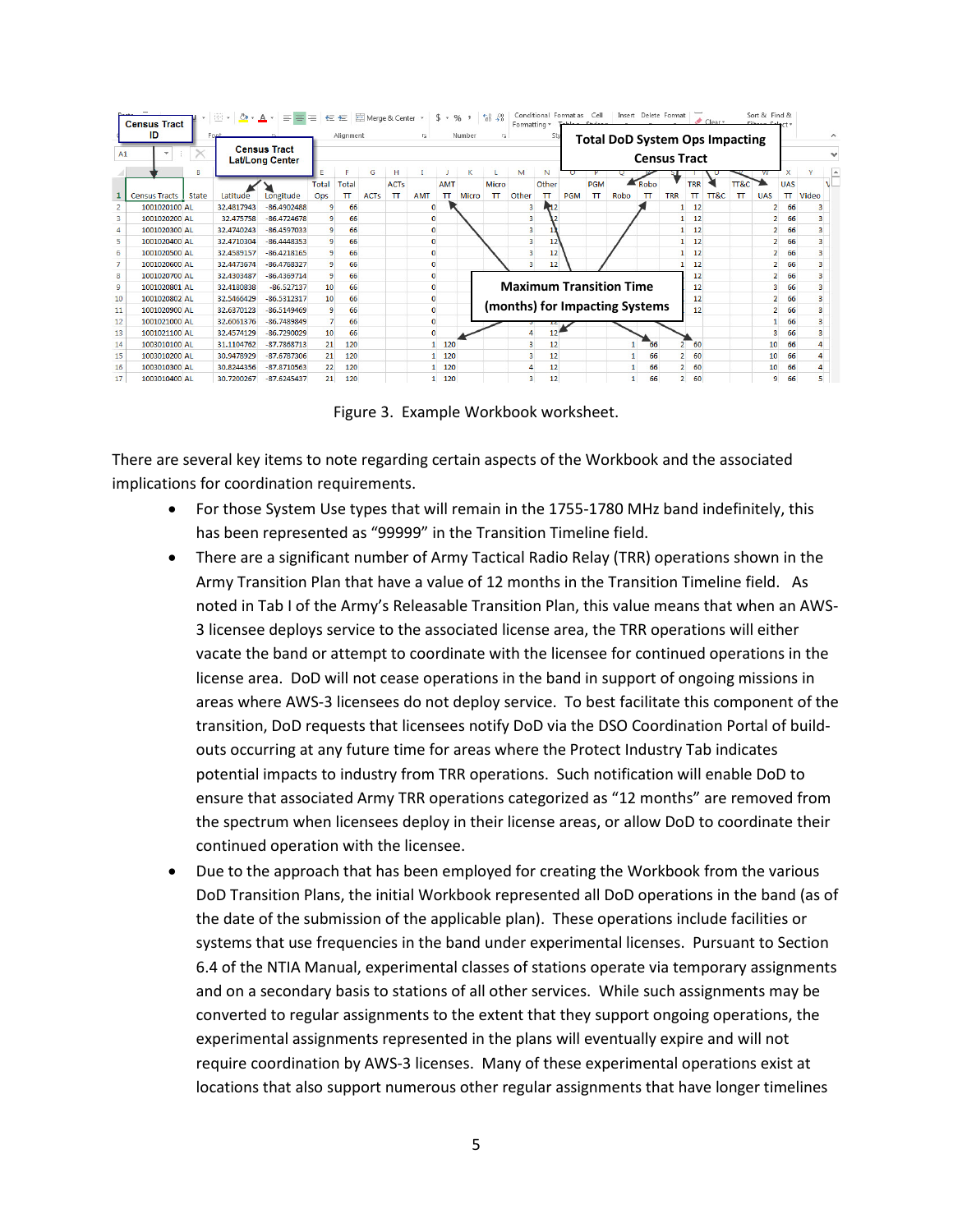and require coordination. Based on the fact that experimental authorizations operate on a secondary and "not-to-interfere" basis (NIB) and thus do not require the AWS-3 licensee to coordinate prior to operation, they are not represented in the updated Workbook in either Tab 1 (ProtectDoD) or Tab 2 (ProtectInd), though they are included in the DoD Transition Plans. Experimental operations do have specific transition timelines established in the Transition Plans so it will be beneficial to industry to know where such operations exist and on what timelines the Transition Plans indicate they will vacate the band. A new file called "Experimental Operations" has been created for the purpose of informing industry of these operations. The "Experimental Operations" file combines all system types into a single "Experimental" grouping and identifies transition timelines for those census tracts where analysis indicates potential interference to Industry. The timelines shown are the maximum timeline for the census tracts impacted by Experimental Operations only and are independent of the timelines represented in the Tab 1 and Tab 2. DoD will be required to cease experimental operations or seek to coordinate with applicable licensees for continued access once a licensee has deployed in a license area. Similar to the Army TRR transition component, DoD requests that licensees notify DoD via the DSO Coordination Portal of build-outs occurring prior to identified transition times where the "Experimental Operations" file indicates potential interference to industry.

• Certain DoD operations required unique treatment or have aspects regarding them that are of special note. As discussed above, DoD airborne telemetry operations were incorporated into the Workbook development process based on modified Transition Plan information that significantly reduced the impacted geographic areas and therefore the associated census tracts for each 5 megahertz segment. The DoD Satellite Operations (TT&C) systems (ground based uplink earth stations) transmit in this band so they are not represented on the Tab showing impacts to DoD receivers.

| <b>System Use</b> | Workbook    | <b>System Use Definition</b>                                                         |  |  |  |  |  |  |
|-------------------|-------------|--------------------------------------------------------------------------------------|--|--|--|--|--|--|
|                   | Label       |                                                                                      |  |  |  |  |  |  |
| <b>Microwave</b>  | Micro       | Fixed Point-to-Point Microwave: Frequency assignments for microwave operations       |  |  |  |  |  |  |
|                   |             | that have specific sets of coordinates for both transmitter and receiver locations.  |  |  |  |  |  |  |
|                   |             | Excludes Air Combat Training System fixed point-to-point microwave links.            |  |  |  |  |  |  |
| <b>TRR</b>        | TRR         | Military Tactical Radio Relay (TRR): Frequency assignments for microwave             |  |  |  |  |  |  |
|                   |             | operations that are integrated into a transportable platform. This type of system    |  |  |  |  |  |  |
|                   |             | operates within a specified radius of operation with a specific set of coordinates   |  |  |  |  |  |  |
|                   |             | identifying the center of the radius, or the transmitter/receiver may operate within |  |  |  |  |  |  |
|                   |             | a specific bounded area.                                                             |  |  |  |  |  |  |
| <b>ACTS</b>       | <b>ACTS</b> | Air Combat Training Systems (ACTS): Frequency assignments in support of military     |  |  |  |  |  |  |
|                   |             | air combat training systems, which include operations that are air-to-ground,        |  |  |  |  |  |  |
|                   |             | ground-to-air, air-to-air operations, and fixed point-to-point microwave links. The  |  |  |  |  |  |  |
|                   |             | fixed point-to-point microwave links that support ACTS are included for system       |  |  |  |  |  |  |
|                   |             | continuity.                                                                          |  |  |  |  |  |  |
| <b>PGM</b>        | <b>PGM</b>  | Precision Guided Munitions (PGM): Frequency assignments for air-to-ground            |  |  |  |  |  |  |
|                   |             | munitions receiving guidance commands from an airborne platform.                     |  |  |  |  |  |  |
| Video             | Video       | Video Surveillance Applications: Frequency assignments are mobile air-to-ground      |  |  |  |  |  |  |
|                   |             | excluding UAS's, ground-to-air, air-to-air, and fixed ground or transportable        |  |  |  |  |  |  |

• The following is a key to the System Use abbreviations found as column headings as well as explanations of the various System Use types.